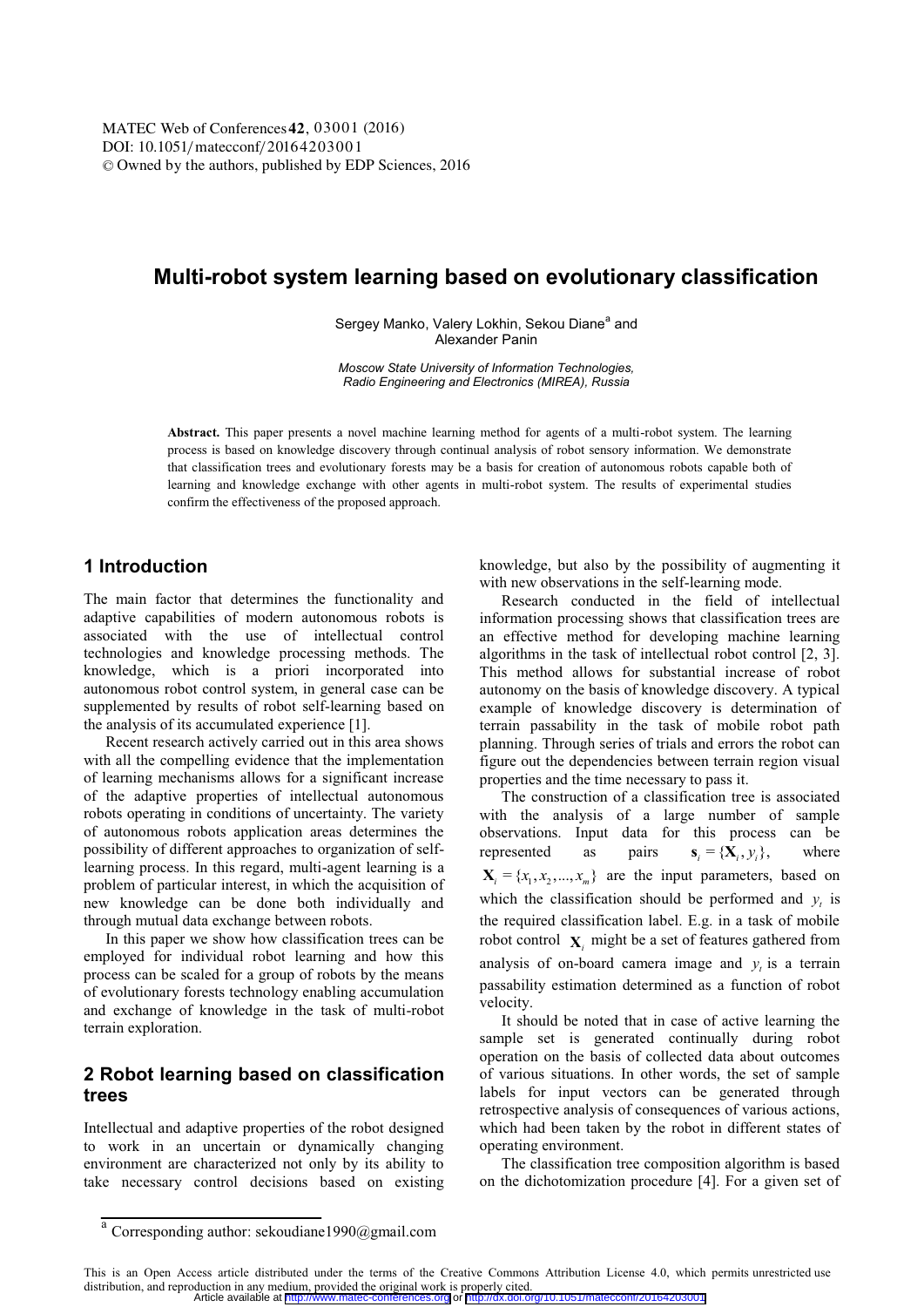training samples **S**, an entropy value is given by the formula:

$$
H(\mathbf{S}) = -\sum_{y \in D(y)} P(\mathbf{S}, y) \log_2 P(\mathbf{S}, y) ,
$$

where  $D(y)$  is a set of discrete values of the parameter *y*;  $P(S, y)$  is the statistical probability of observing a value *y* on the set of examples **S**. Let us define a logical predicate *d* on the set  $S = \{X_1, ..., X_n\}$ . Then the set of examples can be divided into two subsets: a subset on which *d* is true and a subset, where *d* is false. For these two subsets in the same way as for the original set, the values of entropy are computed using the same formula:

$$
H(\mathbf{S}^d) = -\sum_{y \in D(y)} P(\mathbf{S}^d, y) \log_2 P(\mathbf{S}^d, y),
$$
  

$$
H(\mathbf{S}^{\overline{d}}) = -\sum_{y \in D(y)} P(\mathbf{S}^{\overline{d}}, y) \log_2 P(\mathbf{S}^{\overline{d}}, y).
$$

In accordance to the property of dichotomization, the obtained subsets will satisfy the following criterion:  $P(S^d | S)H(S^d) + P(S^{\overline{d}} | S)H(S^{\overline{d}}) \leq H(S)$  . In other words after dichotomy of the set **S** the verity or the falsity of classified parameter  $\nu$  will be more evident than in the original set.

The described dichotomization process may be iteratively applied to every subset derived from it, ending up with the subsets of minimal entropy.

Existing algorithms which implement classification trees formation method have two main disadvantages:

- overfitting the data during the learning process (which increases the tree complexity and reduces its ability to generalize classification rules)
- greedy classification tree construction strategy which doesn't guarantee the tree to have an optimal number of nodes.

### **3 Multi-robot system learning based on evolutionary forests**

Another alternative to solving knowledge discovery problems is associated with the use of the method of random forests, formed independently from random training subsamples with a different subset of the available parameters [5]. The relevant decision-making model of random forest is based on various implementations of voting over multiple trees and aggregating their predictions by taking averaged or the most popular response. The main strength of this model lies in the fact that the trees of the forest are built on the basis of random subsets of data and therefore have different data overfitting peculiarities, which are virtually eliminated by averaging the individual responses.

Existing deficiencies of this approach are determined by model bulkiness and more complex decision-making procedure that involves calculation of all the trees in the forest. It should be noted that random forest algorithm in its classical form is not suitable for robot online-learning. Construction of the forest from scratch several times during robot operation is not feasible due to high computational complexity of this task.

One possible solution to the above problems is to employ a genetic algorithm [1] for the search of the trees in the forest. In this sense, the trees act as chromosomes in selection procedure that is running during robot operation. The control decision is then formed from the trees with the highest fitness values. Self-learning scheme for a single agent of multi-robot system is illustrated in Figure. 1.



**Figure 1.** Robot self-learning based on evolutionary forests.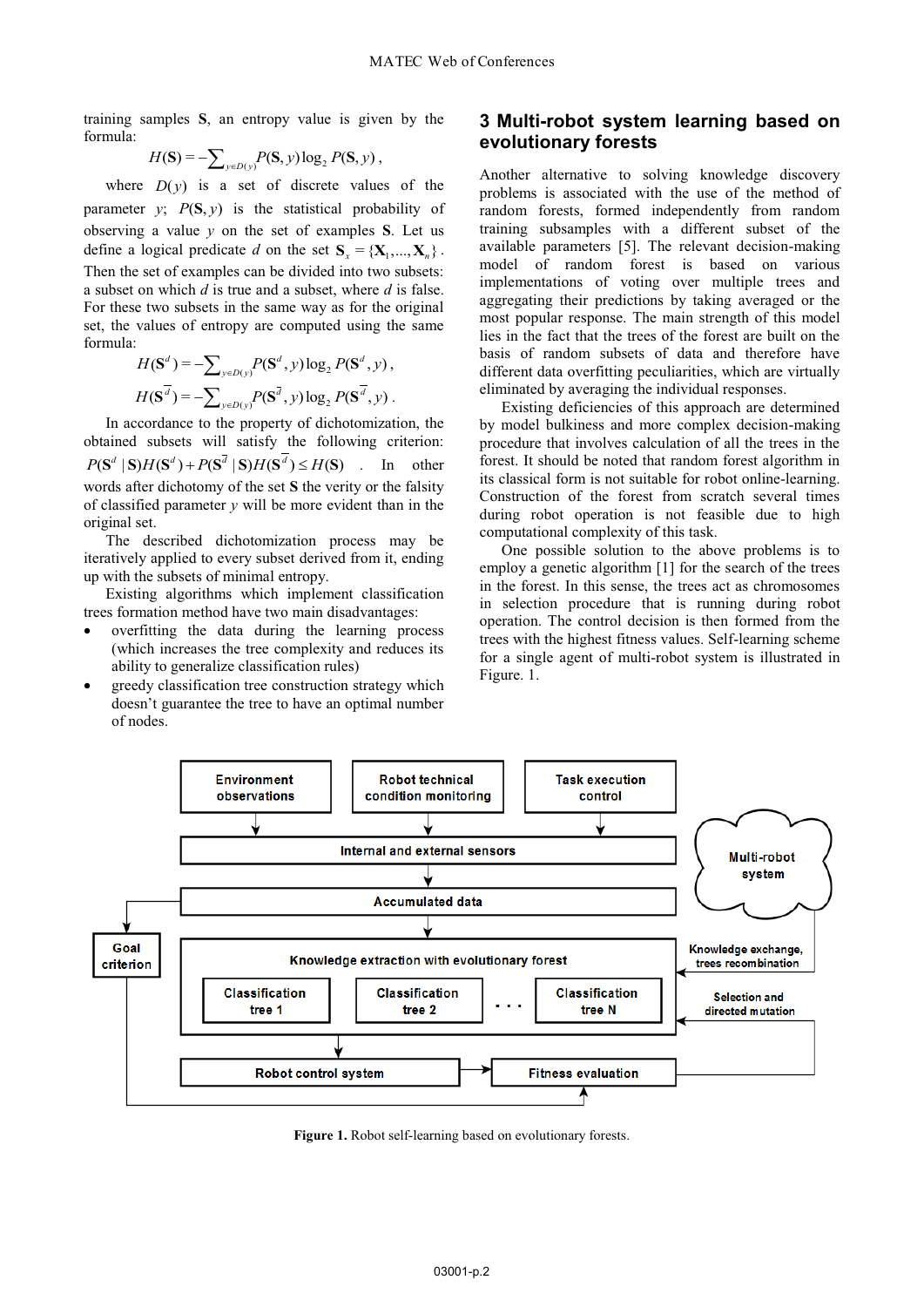The learning algorithm for the proposed model can be described as follows:

1. Initialization of classification trees population, where each tree  $\mathbf{T}_i = \{ \mathbf{S}_i, \mathbf{X}_i, \mathbf{Y}_i, \mathbf{N}_i, F_i \}$  is determined by a random subset of learning samples **S***<sup>i</sup>* , a set of input parameters  $X_i$ , an output set of classified parameters  $Y_i$ , tree structure  $N_i$  and tree fitness value  $F_i$ . The trees in the population are either initialized empty or trained on a subset of samples available from the beginning of the algorithm.

2. Augmentation of learning dataset through robot operation and analysis of incoming sensory information about environment state and task execution progress. On this stage a training sample consisting of input parameters and classification value is stored in datasets  $S_1, S_2, ..., S_k$ of *k* randomly chosen trees. The corresponding leaves of the selected trees are updated with the output values from the new samples.

3. Calculation of fitness values for each tree. Each classification tree has access only to the random portion of the learning samples. Thus, fitness values are defined as the probability of correct classification on a set of examples that were not available for the tree during the learning process. At every iteration a new fitness value is defined as an exponential moving average  $F_{t+1} = \mu F' + (1 - \mu) F_t$ , where  $F_t$  is the previous fitness, *F* ' represents the fitness measured on the new samples and  $\mu$  is fitness update rate.

4. Trees recombination. *N* trees with the highest fitness are selected:

 $\mathbf{T}_1 = \left\{ \mathbf{S}_1, \mathbf{X}_1, \mathbf{Y}_1, \mathbf{N}_1, F_1 \right\}, \dots, \mathbf{T}_N = \left\{ \mathbf{S}_N, \mathbf{X}_N, \mathbf{Y}_N, \mathbf{N}_N, F_N \right\}.$ Based on them a new tree is created and added to the population:  $\mathbf{T}' = \left\{ \bigcup_{i=1}^{N} \mathbf{S}_i, \bigcup_{i=1}^{N} \mathbf{X}_i, \bigcup_{i=1}^{N} \mathbf{Y}_i, \emptyset, \frac{1}{N} \sum_{i=1}^{N} \right\}$  $\bigcup_{i=1}^{\infty} S_i, \bigcup_{i=1}^{\infty} \Lambda_i, \bigcup_{i=1}^{\infty} \mathbf{I}_i, \emptyset, \overline{\bigwedge_{i=1}^{\infty} \sum_{i=1}^{\infty} \Gamma_i}$ *F*  $\mathbf{T}^{\prime} = \left\{ \bigcup_{i=1}^{N} \mathbf{S}_{i}, \bigcup_{i=1}^{N} \mathbf{X}_{i}, \bigcup_{i=1}^{N} \mathbf{Y}_{i}, \emptyset, \frac{1}{N} \sum_{i=1}^{N} F_{i} \right\}$ . The

trees that have low fitness values are excluded from the population.

5. Directed mutation of trees through adding or removing the nodes [6]. Each tree in a population is assigned a maximum number of nodes proportional to their fitness values. The procedure of adding a node may be described as a search for such a split of a leaf that would maximize the information gain in the task of correct classification of output parameters. Removing the node is likewise based on search of a node which has a minimal impact on the information gain over the samples dataset.

6. If learning process is interrupted then algorithm terminates, else go to step 2.

The proposed approach to learning based on evolutionary forests is not only more efficient due to the use of genetic algorithm but also is closely correlated with the ideas of self-learning in the group of robots with a common operating environment. Robots in a group collect different measurements and therefore can construct non-overfitted trees, which would contain supplementing knowledge.

Thus, evolutionary forest method will provide ability for robots to learn not only from generalization of individually acquired experience, but also through mutual exchange of accumulated knowledge.

The knowledge exchange is simplified by the fact that classification trees can be easily serialized and transferred via wireless communication channel.

#### **4 Experimental results**

Modelling software has been developed using C# programming language to test the proposed machine learning approach. We chose a simple and illustrative task of multi-robot terrain exploration for our experiments (Figure 2).



**Figure 2.** Multi-robot system in a virtual environment with regions of high and low passability.